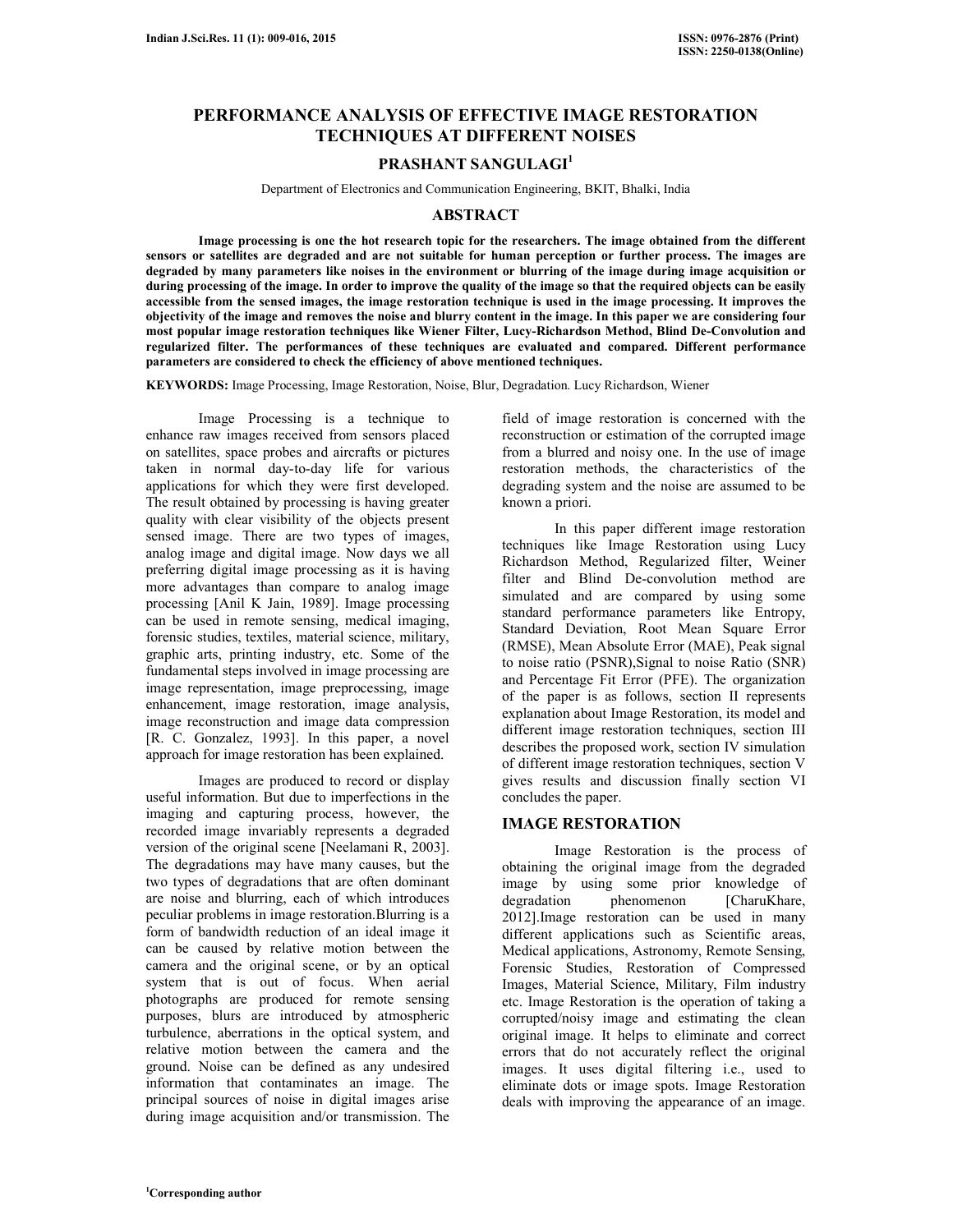The purpose of image restoration is to compensate for or undo defects [Er.Neha Gulati, 2012]. It improves the visibility of the image. Generally, blurring and noisy digital image formation can be modeled by linear spatial model as shown in Figure 1[Er.Neha Gulati, 2012] [CharuKhare, 2012].

 The original input is a two-dimensional image f(x,y). This image is operated on by the system H and after the addition of  $n(x,y)$  one can obtain the degraded image  $g(x,y)$ . Digital image restoration may be viewed as a process in which we try to obtain an approximation to  $f(x,y)$  given  $g(x, y)$  and H and after applying Restoration filters we obtain restored image  $f(x, y)$  .The degradation phenomenon is mathematically expressed as [1].



### **Figure 1: Model of Image Degradation/ Restoration**

#### **Image Restoration Techniques**

 Image restoration is deals with improving the appearance of an image. It is different from image enhancement. Image enhancement is subjective while image restoration is objective. There are various restoration techniques to estimate original signal from the degraded signal, such techniques are listed below.

- 1. Image Restoration using Lucy Richardson Method.
- 2. Image Restoration using Regularized filter.
- 3. Image Restoration using Weiner filter.
- 4. Image Restoration using Blind De-convolution method.
- 5. Image Restoration using Inverse filter.
- 6. Image Restoration using Median Filtering.
- 7. Image Restoration using Arithmetic Mean Filter.

In this paper we are mainly concentrating on first four methods.

## **PROPOSED WORK**

 Images are produced to record or display useful information. Due to imperfections in the imaging and capturing process, however, the recorded image invariably represents a degraded version of the original scene. The undoing of these imperfections is crucial to many of the subsequent image processing tasks. There exists a wide range of different degradations that need to be taken into account, covering for instance noise, geometrical

degradations (pincushion distortion), illumination and color imperfections (under/over-exposure, saturation), and blur. The purpose of image restoration is to compensate for or undo these defects and improves the visibility of the image. The noise and blur models that are to be used in this paper are Speckle noise, Gaussian noise and Salt and Pepper noise with motion blur.

**Speckle noise:** Speckle noise is a granular noise that inherently exists in and degrades the quality of the active radar and synthetic aperture radar (SAR) images. SAR is caused by unified processing of backscattered signals from multiple distributed targets [Anil Kumar Kanithi, 2011].

**Gaussian noise:** It represents statistical noise having probability density function (PDF) equal to that of the normal distribution, which is also known as the Gaussian distribution. In other words, the values that the noise can take on are Gaussian-distributed [Anil Kumar Kanithi, 2011]. Principal sources of Gaussian noise in digital images arise during acquisition eg. Sensor noisecaused by poor illumination and/or high temperature, and/or transmission eg. Electronic circuit noise.

**Salt and Pepper noise:** Fat-tail distributed or "impulsive" noise is sometimes called salt-andpepper noise or spike noise. An image containing salt-and-pepper noise will have dark pixels in bright regions and bright pixels in dark regions. This type of noise can be caused by analog-to-digital converter errors, bit errors in transmission, etc [Anil Kumar Kanithi, 2011].

**Motion Blur:** motion blur is due to relative motion between the recording device and the scene. This can be in the form of a translation, a rotation, a sudden change of scale, or some combinations of these. The Motion Blur effect is a filter that makes the image appear to be moving by adding blur in a specific direction [CharuKhare, 2011][Aizenberg I, 2002].

In this paper the Following techniques are used to restore a noisy and blur images.

*A. Image Restoration Using Lucy Richardson Method:*

Lucy Richardson algorithm is also known as Lucy Richardson De-convolution, it is an iterative procedure for recovering a latent image that has been blurred by a known Point Spread Function (PSF). Use the deconvlucy function to deblur an image using the accelerated, damped, Lucy-Richardson algorithm. This function can be effective when you know the PSF but know little about the additive noise in the image. Pixels in the observed image can be represented in terms of the point spread function and the latent image as [CharuKhare, 2011]: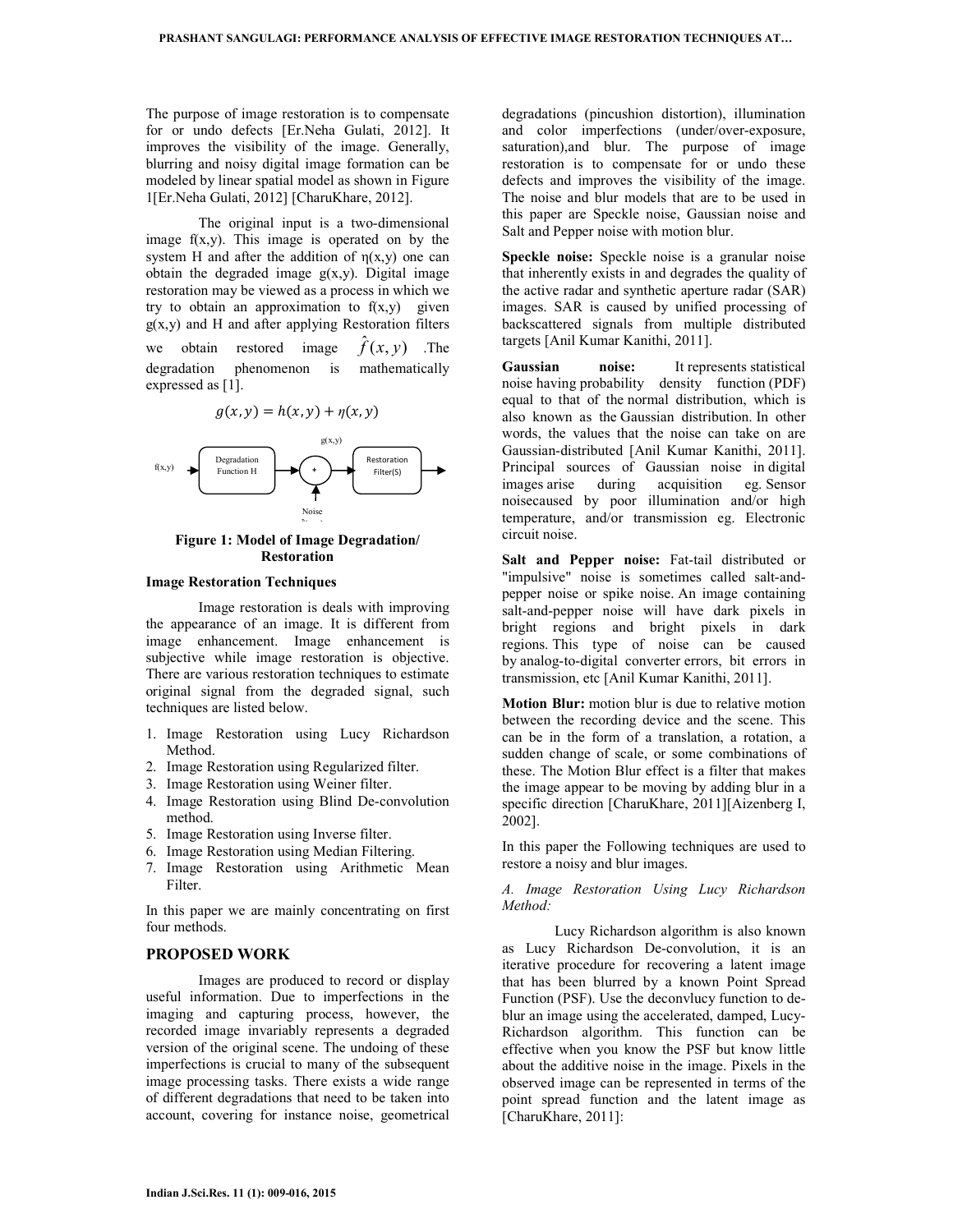$$
di = \sum_j p_{ij}uj
$$

Where  $p_{ij}$  is the point spread function (the fraction of light coming from true location j that is observed at position i),  $u_{ij}$  is the pixel value at location j in the latent image, and  $d_i$  is the observed value at pixel location i.

The basic idea is to calculate the most likely  $u_j$  given the observed  $d_i$  and known $p_{ij}$ . This leads to an equation for  $u_j$  which can be solved iteratively according to,

$$
u_j^{(t+1)} = u_j^{(t)} \sum_i \frac{d_i}{c_i} p_{ij}
$$

Where,  $c_i = \sum_j p_{ij} u_j^{(t)}$ 

It has been shown empirically that if this iteration converges, it converges to the maximum likelihood solution for $u_j$  [Amandeep Kaur, 2012].

## *B. Image Restoration Using Regularized Filter:*

Regularized de-convolution can be used effectively when constraints are applied on the recovered image and limited information is known about the additive noise. The blurred and noisy image is restored by a constrained least square restoration algorithm that uses a regularized filter. Ituses the deconvreg function to de-blur an image using a regularized filter. A regularized filter can be used effectively when limited information is known about the additive noise [AdmoreGota, 2013].

#### *C. Image Restoration Using Weiner Filter:*

Wiener filter's working principle is based on the least squares restoration problem. It is a method of restoring image in the presence of blur and noise. The Wiener filtering is optimal in terms of the mean square error. In other words, it minimizes the overall mean square error in the process of inverse filtering and noise smoothing [Swati Sharma, 2013]. The Wiener filtering is a linear estimation of the original image [R. C. Gonzalez, 1993]. The Wiener filter minimizes the mean-squared error given by,

$$
e^2 = E[(f(x, y) - \hat{f}(x, y))^2]
$$

Where,  $E[\ ]$  is the expected value of the expression,

 $f(x, y)$  is the original image and,  $\hat{f}(x, y)$  is the restored image.

The frequency-domain expression for the Wiener filter is,

$$
G(k,l) = \frac{H^*(k,l)}{|H(k,l)|^2 + S_u(k,l)/S_x(k,l)}
$$

Where,  $H(k, l)$  = Point Spread Function,  $S_x(k, l)$ = Signal Power Spectrum,  $S_u(k, l)$  =Noise Power Spectrum.

### *D. Image Restoration Using Blind De-Convolution Method:*

The blind deconvolution algorithm can be used effectively when no information about the distortion (blurring and noise) is known. Blind deconvolution is a deconvolution technique that permits recovery of the target scene from a single or set of "blurred" images in the presence of a poorly determined or unknown point spread function (PSF). Blind deconvolution can be performed iteratively, whereby each iteration improves the estimation of the PSF and the scene.

In this technique firstly, we have to make an estimate of the blurring operator i.e. PSF and then using that estimate we have to deblur the image. This method can be performed iteratively as well as non-iteratively. In iterative approach, each iteration improves the estimation of the PSF and by using that estimated PSF we can improve the resultant image repeatedly by bringing it closer to the original image [DeepaKundur, 1998].

The blind deconvolution is expressed as,

$$
g(x, y) = f(x, y)^{*}h(x, y)
$$
  
(x, y) =  $\sum_{(n,m)} f(n, m)h(x - n, y - m)$ 

 $\lambda$   $\lambda$   $\alpha$   $\lambda$   $\alpha$ 

Where, '\*' denotes the two dimensional linear convolution operator,  $g(x,y)$  Degraded image,  $f(x,y)$  = Original image,  $h(x,y)$  = Point spread function,  $Z =$  Set of integer number.

## **SIMULATION**

 $\ensuremath{\mathcal{g}}$ 

 In this case we are considering four image restoration techniques i.e., image restoration using Richardson and Blind De-convolution method and using Weiner and regularized filter. These techniques are simulated in MATLAB 7.8(2009R) version. The steps required in the simulation of each technique are mentioned below.

#### **Algorithm for Lucy Richardson Method**

- Read an image into the MATLAB workspace
- Create the noise using imnoise(I,speckle,0.04)
- Create the PSF using PSF = fspecial('Motion', Len, Theta)
- Create a simulated blur in the image and add noise using command *imfilter*
- Use de-convlucy to restore the blurred and noisy image, specifying the PSF used to create the blur,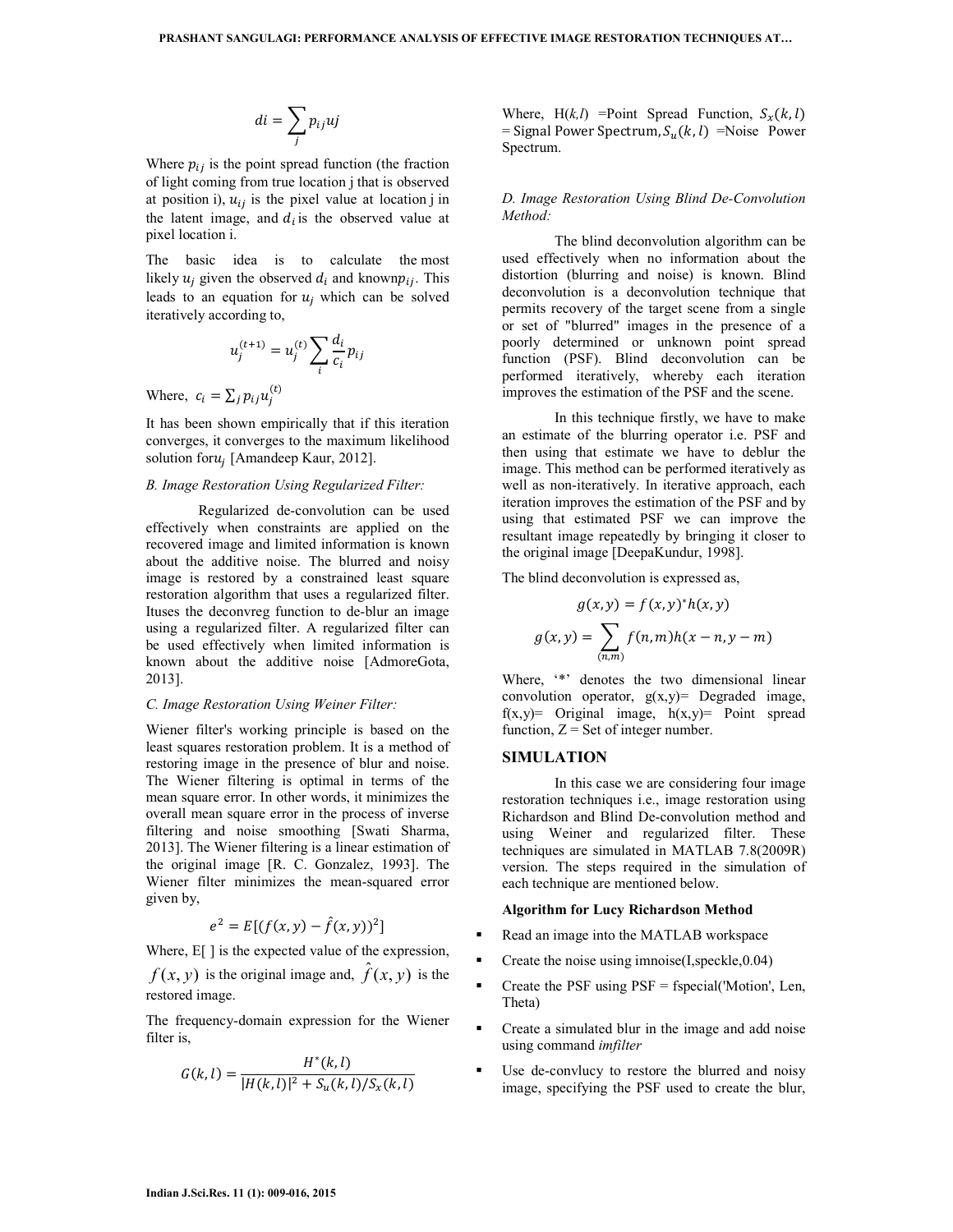and limiting the number of iterations to 5 (the default is 10).

## **Algorithm for Restoration using Regularized Filter**

- Read an image into the MATLAB workspace
- **•** Create the noise using imnoise $(I, \text{speckle}, 0.04)$
- $\blacksquare$  Create the PSF using PSF = fspecial('Motion', Len, Theta)
- Create a simulated blur in the image and add noise using command *imfilter*
	- Calculating the noise power of the original image
	- Use deconvreg to de-blur the image, specifying the PSF used to create the blur and the noise power, NP.

### **Algorithm for Restoration using Weiner Filter**

- Read an image into the MATLAB workspace
- Create the noise using imnoise(I,speckle, 0.04)
- Create the PSF using PSF = fspecial('Motion', Len, Theta)
- Create a simulated blur in the image and add noise using command *imfilter*
- **Estimating the noise to signal ratio by** specifying the variance of noise and true image.
- Use deconvwnr to restore the blurred and noisy image.

## **Algorithm for Restoration using Blind Deconvolution Method**

- Read an image into the MATLAB workspace
- **•** Create the noise using imnoise $(I, \text{speckle}, 0.04)$
- Create the PSF using PSF = fspecial('Motion', Len, Theta)
- Create a simulated blur in the image and add noise using command *imfilter*
- De-blur the image using deconvblind, making an initial guess at the size of the PSF.
- Create a WEIGHT array to exclude areas of high contrast from the de-blurring operation. This can reduce contrast-related ringing in the result.
- Refine the guess at the PSF
- Rerun the de-convolution, specifying the WEIGHT array and the modified PSF. The restored image has much less ringing around the image.

## **RESULTS**

#### **Nomenclature**

 $I_{r}$ ,  $I_{f}$ : Representation of reference/source image and fused/restored image.

 M, N: Representation of size/pixel values of the image.

#### **Entropy**

 Entropy is used to measure the information content of an image. It is sensitive to noise and other unwanted fluctuations. An image with high information content will have high entropy [V.P.S. Naidu, 2008].

### **Standard Deviation**

 It is known that std. deviation is composed of the signal and noise parts. This metric would be more efficient in the absence of noise. It measures the contrast in the restored image. An image with high quality contrast would have a high standard deviation [V.P.S. Naidu, 2008].

$$
Std. dev(\sigma) = \sqrt{\frac{1}{MN} \sum_{y=0}^{N-1} \sum_{x=0}^{M-1} [I_f(x, y) - U_{1f}]^2}
$$

### **RMSE**

 Computed as the root **Mean Square Error** of the corresponding pixels in reference and restored image [V.P.S. Naidu, 2008].

$$
RMSE = \sqrt{\frac{1}{NM} \sum_{i=1}^{M} \sum_{j=1}^{N} (I_r(i,j) - I_f(i,j))^2}
$$

#### **Mean Absolute Error (MAE)**

 In statistics, the mean absolute error (MAE) / Normalized Error is a quantity used to measure how close forecasts or predictions are to the eventual outcomes. The mean absolute error is given by [V.P.S. Naidu, 2008].

$$
MAE = \frac{1}{NM} \sum_{i=1}^{M} \sum_{j=1}^{N} (I_r(i,j) - I_f(i,j))^2
$$

## **Peak Signal to Noise Ratio (PSNR)**

 PSNR analysis uses a standard mathematical model to measure an objective difference between two images. It estimates the quality of a reconstructed image with respect to an original image. The basic idea is to compute a single number that reflects the quality of the reconstructed image. Reconstructed images with higher PSNR are judged better [V.P.S. Naidu, 2008].

$$
PSNR(dB)
$$
  
= 20 log 
$$
\frac{L^2}{\sqrt{\sum_{i=1}^{M} \sum_{j=1}^{N} (I_r(i,j) - I_f(i,j))^2}}
$$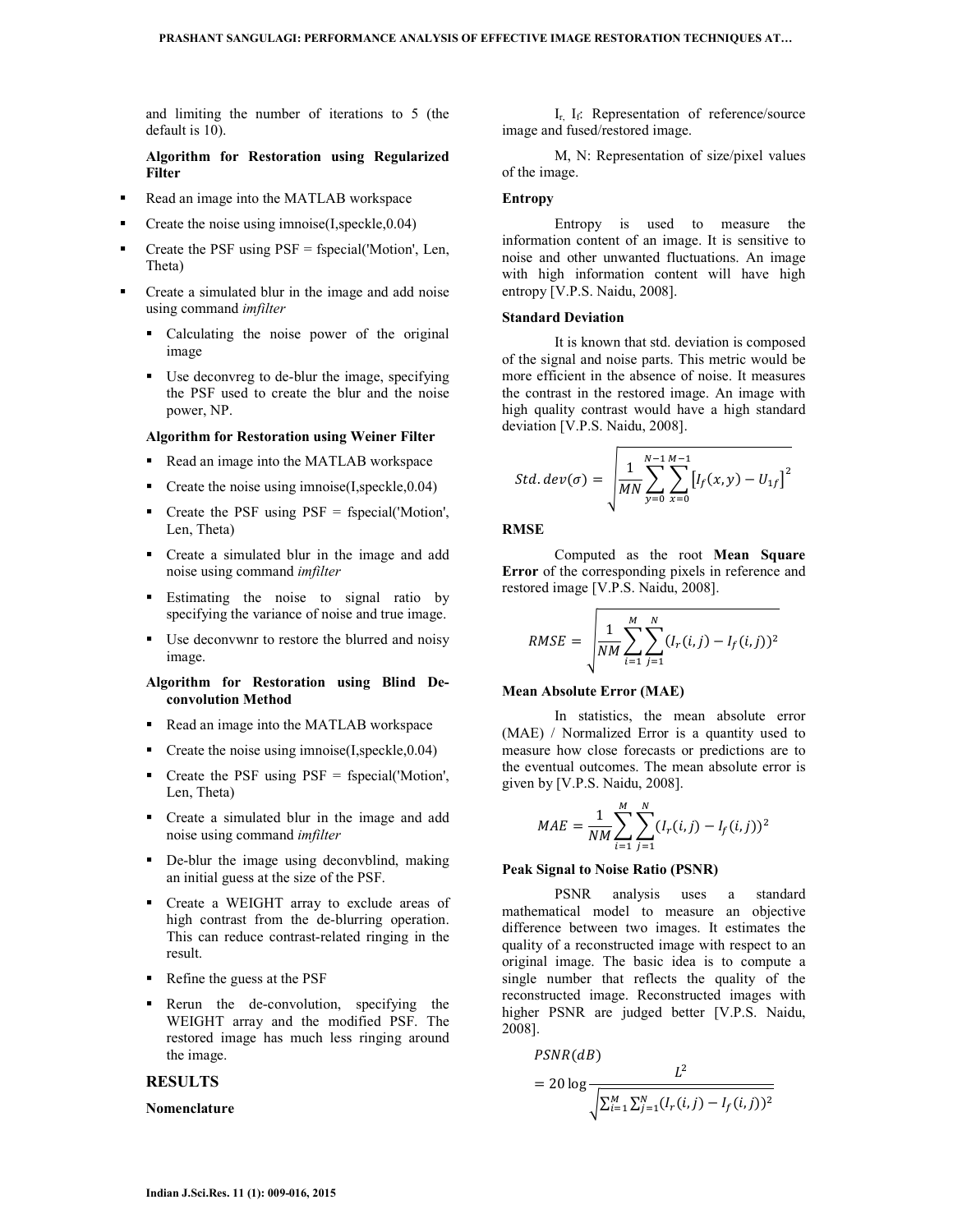# **SNR**

 Computed as the Signal to Noise Ratio of the corresponding pixels in reference and restored images. Its value will be higher when reference image and restored image are alike. Higher value implies better restoration [V.P.S. Naidu, 2008].

$$
SNR = 20 \log_{10} \left( \frac{\sum_{i=1}^{M} \sum_{j=1}^{N} I_r(i,j))^2}{\sum_{i=1}^{M} \sum_{j=1}^{N} (I_r(i,j) - I_f(i,j))^2} \right)
$$

## **Percentage Fit Error (PFE)**

 Computed as the norm of the difference between the corresponding pixels of reference and restored image to the norm of the reference image. This will be zero when both reference and restored images are exactly alike and it will be increased when the restored image is deviated from the reference image [V.P.S. Naidu, 2008].

$$
PFE = \frac{norm(I_r - I_f)}{norm(I_r)} * 100
$$

## **Scene 1: Leena.png, Noise=Speckle, Blur=Motion**

Source image Image with Speckle Noise and Blur



LR Restored Image Reg.. Restored Image



Weiner Restored Image Blind De-convolution Restored Image



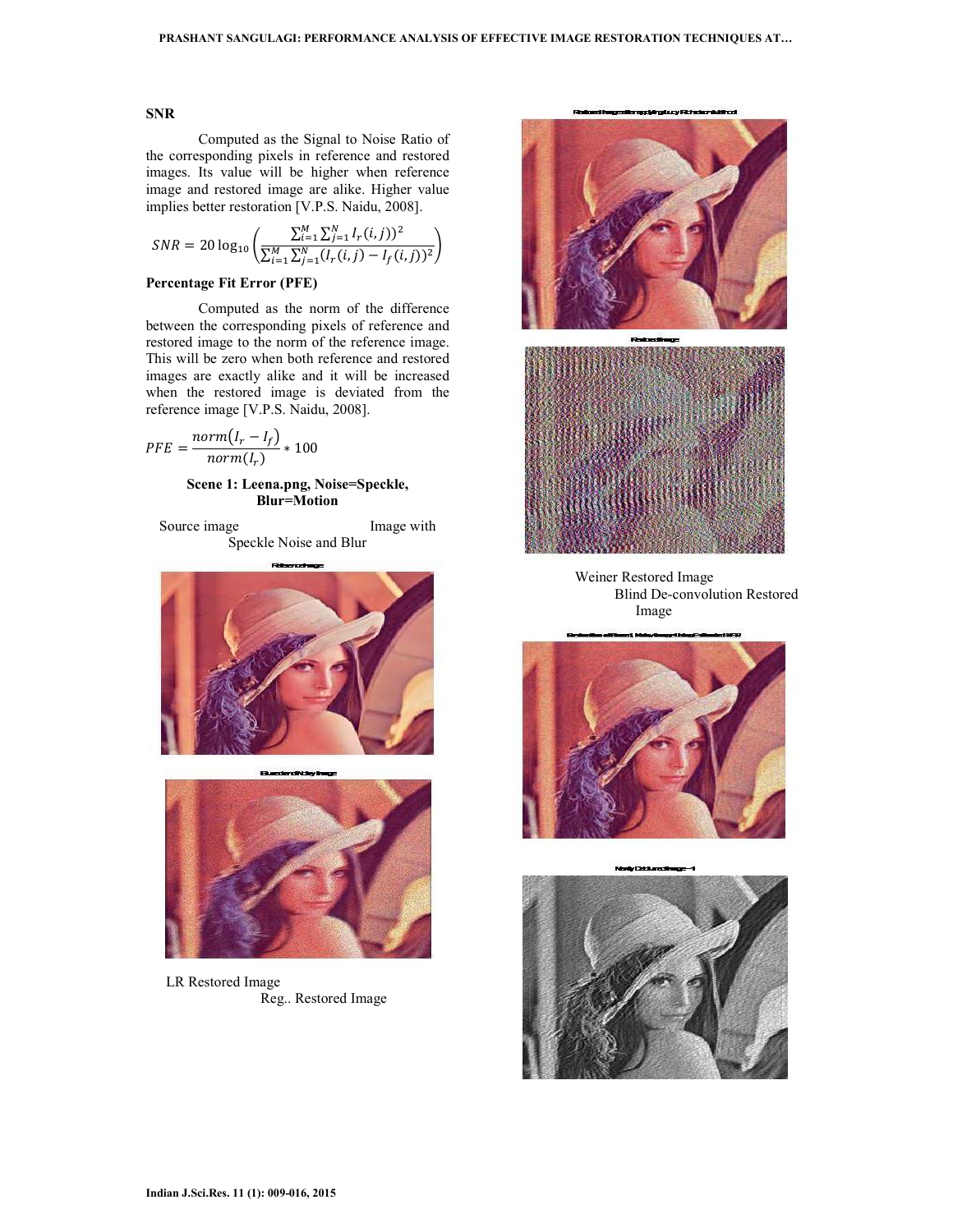Fig2: Reconstructed images of Leena using speckle noise as additive noise

### **Noise=Gaussian, Blur=Motion**

Image with Gaussian Noise and Blur LR Restored Image





Regularized Filter Restored Image Weiner Restored Image





Blind De-convolution Restored Image



**Figure 3: Reconstructed images of Leena using Gaussian noise as additive noise** 

**Noise=Salt and Pepper, Blur=Motion** 

Image with Salt and Pepper Noise and Blur LR Restored Image





Regularized Filter Restored Image Weiner Restored Image

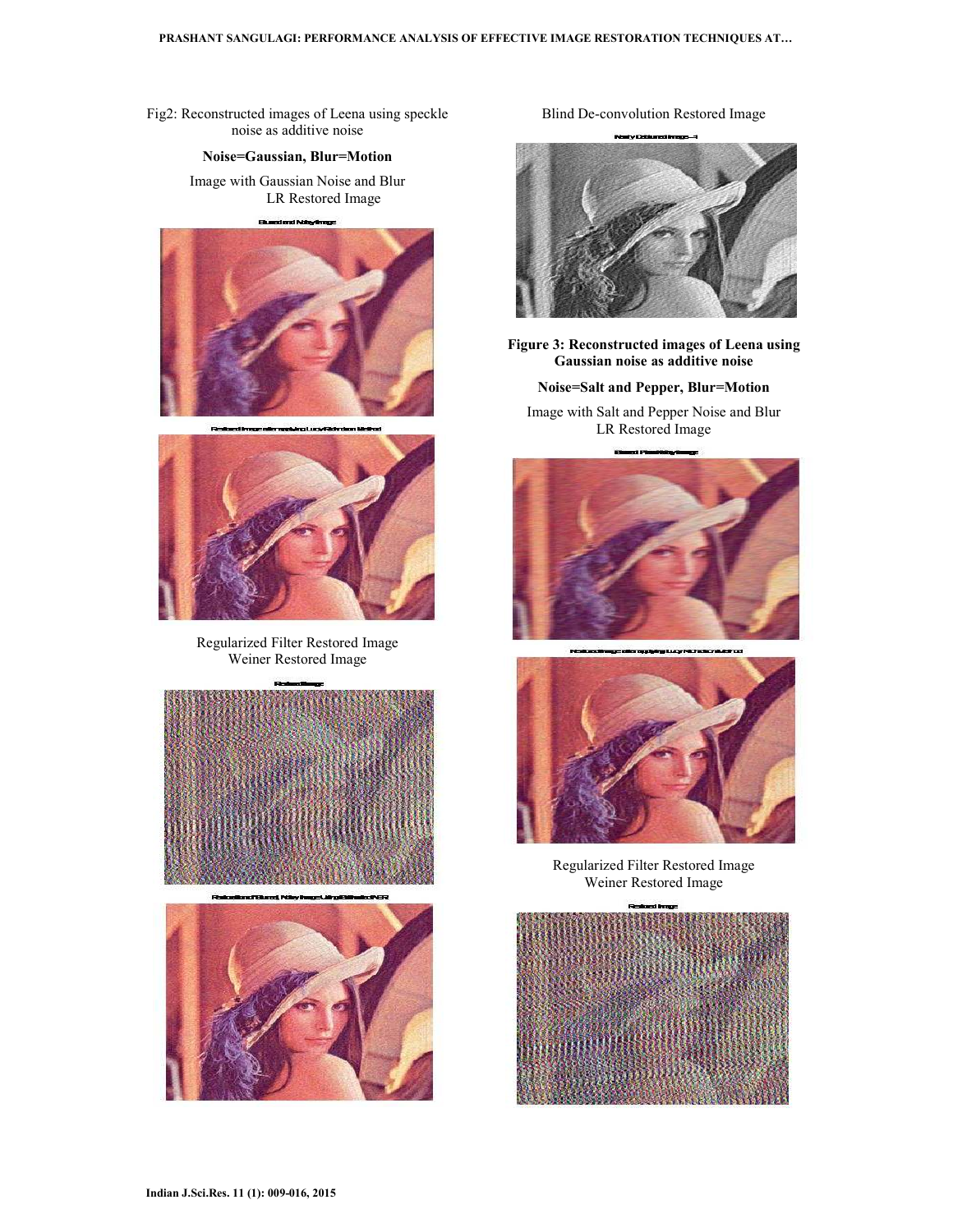n of Burrel, Nike-Imag Uring



Blind De-convolution Restored Image



### **Figure 4: Reconstructed images of Leena using Salt and Pepper noise as additive noise**

#### **Performance Analysis**

 Here we are going to decide which method is suitable for image restoration for different types of noise.

**Scene 1: Leena.png**, **Noise=Speckle, Gaussian, Salt and pepper, Blur=Motion**

**Table 1: Performance evaluation metrics to evaluate image restoration with Speckle noise for Lenna image** 

|             | Lucy R  | Regularized | Weiner  | <b>Blind</b><br>De-<br>conv |
|-------------|---------|-------------|---------|-----------------------------|
| Entropy     | 7.7671  | 3.7805      | 7.7984  | 7.7335                      |
| Std. Dev    | 22.7454 | 23.084      | 23.0668 | 57.1614                     |
| <b>RMSE</b> | 0.0033  | 0.5684      | 0.0050  | 0.5093                      |
| <b>MAE</b>  | 0.03733 | 0.2343      | 0.0326  | 0.0454                      |
| <b>PSNR</b> | 48.4828 | 25.8187     | 48.2150 | 15.1538                     |
| <b>SNR</b>  | 47.2751 | 36.4447     | 47.7903 | 46.9347                     |
| <b>PFE</b>  | 1.9833  | 29.9710     | 1.7067  | 10.5749                     |

**Table 2: Performance evaluation metrics to evaluate image restoration with Gaussian noise for Lenna image** 

| ічі Іліна інагі |         |             |         |                      |  |  |  |  |
|-----------------|---------|-------------|---------|----------------------|--|--|--|--|
|                 | Lucy R  | Regularized | Weiner  | <b>Blind De-conv</b> |  |  |  |  |
| Entropy         | 7.7604  | 3.6722      | 7.7942  | 7.7765               |  |  |  |  |
| Std. Dev        | 22.9086 | 23.212      | 23.2237 | 57.4181              |  |  |  |  |
| <b>RMSE</b>     | 0.0038  | 0.5759      | 0.0057  | 0.4635               |  |  |  |  |
| <b>MAE</b>      | 0.04688 | 0.2413      | 0.0390  | 0.0330               |  |  |  |  |
| <b>PSNR</b>     | 47.6615 | 26.0315     | 47.1006 | 15.8107              |  |  |  |  |
| <b>SNR</b>      | 46.6787 | 36.4075     | 47.4561 | 47.3119              |  |  |  |  |
| <b>PFE</b>      | 9.8234  | 27.1545     | 9.5243  | 16.2349              |  |  |  |  |

**Table 3: Performance evaluation metrics to evaluate image restoration with Salt and pepper noise for Lenna image** 

| пове тот пенна пнаге |         |             |         |                             |  |  |  |  |
|----------------------|---------|-------------|---------|-----------------------------|--|--|--|--|
|                      | Lucy R  | Regularized | Weiner  | <b>Blind</b><br>De-<br>conv |  |  |  |  |
| Entropy              | 7.7723  | 3.4710      | 7.7970  | 7.7900                      |  |  |  |  |
| Std. Dev             | 22.5707 | 23.443      | 23.0316 | 57.6275                     |  |  |  |  |
| <b>RMSE</b>          | 0.0034  | 0.5626      | 0.0058  | 0.5270                      |  |  |  |  |
| <b>MAE</b>           | 0.0392  | 0.2369      | 0.0344  | 0.0519                      |  |  |  |  |
| <b>PSNR</b>          | 46.5171 | 25.8034     | 46.1830 | 14.8199                     |  |  |  |  |
| <b>SNR</b>           | 47.1121 | 36.4740     | 47.1938 | 46.7982                     |  |  |  |  |

# **CONCLUSION**

 This paper has demonstrated the various restoration techniques that have been developed to restore the original image from the degraded image. To summarize, it is concluded that filters are an important engineering technique which help to produce a good quality image by removing noises from an image which are bound to creep into an image because of various reasons which may be controllable or sometimes uncontrollable. Here mainly four techniques have been simulated and compared. The results show that the performance by the LR Weiner filter is good, but the performance of Regularized filter is worst in case of all types of noises. The performance of Blind deconvolution is good compared to regularized filter and poor when compared with Weiner and Lucy Richardson methods.

# **REFERENCES**

- R. C. Gonzalez and R. Woods, "Digital Image Processing", *Addison-Wesley Publishing Company*, 1993.
- CharuKhare, Kapil Kumar Nagwanshi, "Image Restoration Technique with Non Linear Filter", *International Journal of Advanced Science and Technology* Vol. 39, February, 2012.